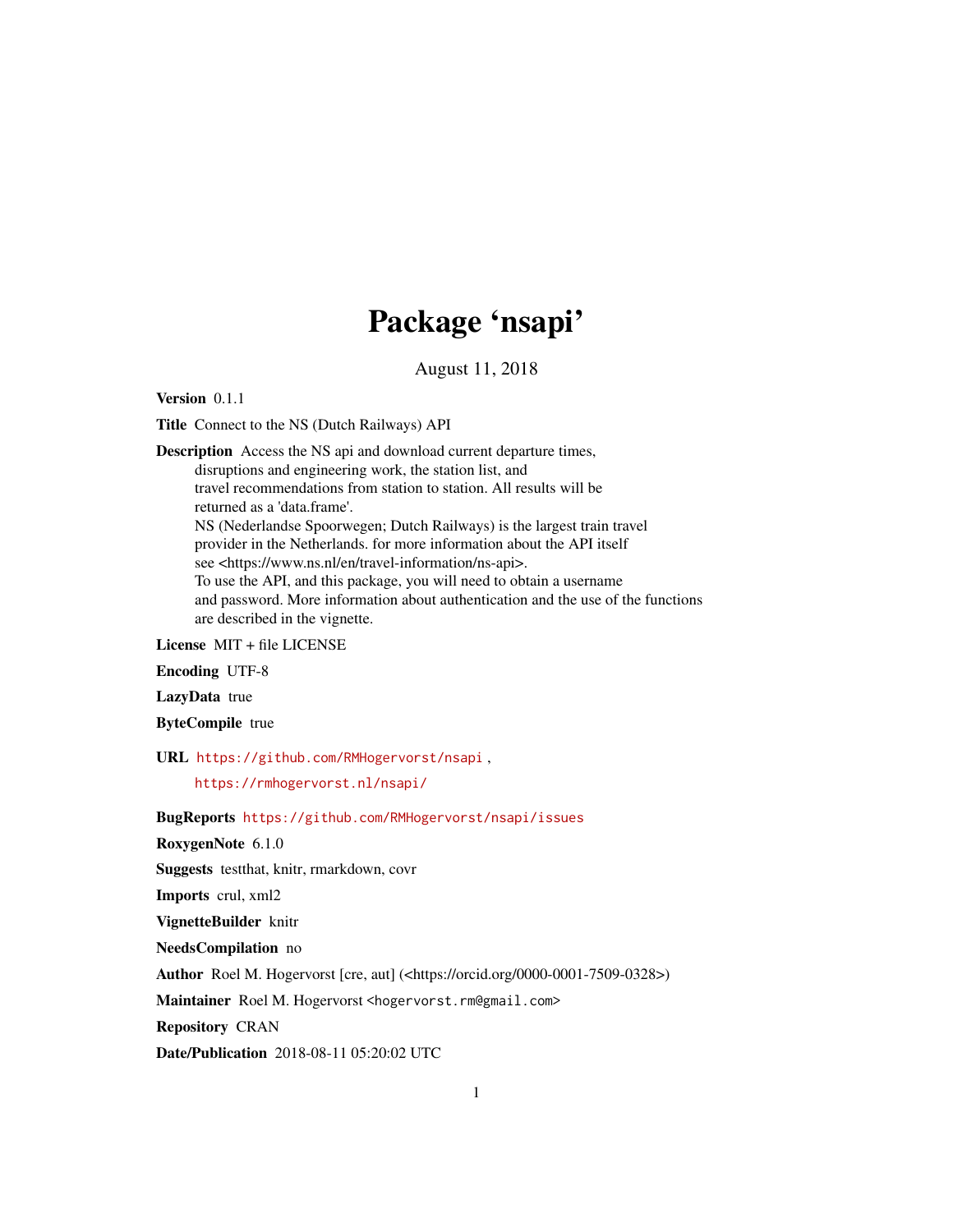### <span id="page-1-0"></span>R topics documented:

<span id="page-1-1"></span>check\_ns\_api\_keys *Are the username and password set?*

#### Description

A function to see if your username and password are set for nsapi. Note that I have no clue if the password or username are correct, that is up to you.

#### Usage

check\_ns\_api\_keys()

#### Details

For more details see the help vignette: vignette("basic\_use\_nsapi\_package", package = "nsapi") and get your keys here: <https://www.ns.nl/ews-aanvraagformulier/?0>

<span id="page-1-2"></span>datetime *Translate date and time into datetime stamp to use in api call*

#### Description

The datetime stamp format might be a bit difficult to use. This helper function allows you to supply the date and time and a datetime character string comes out.

#### Usage

datetime(date, time)

#### Arguments

| date | date in iso format (year-month-day): 2018-12-29 for example |
|------|-------------------------------------------------------------|
| time | time in standard format (HH:MM): 20:21                      |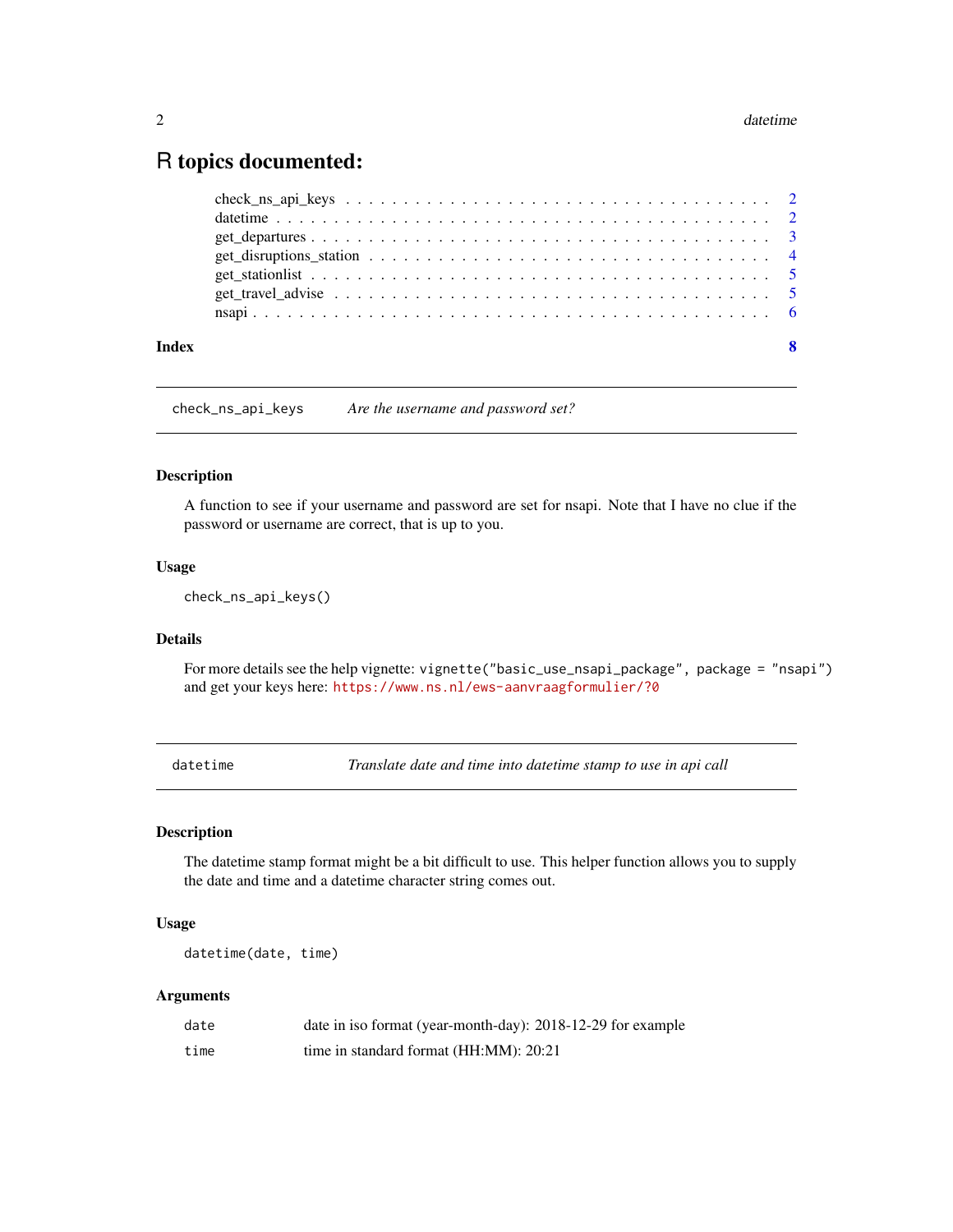#### <span id="page-2-0"></span>get\_departures 3

#### Details

For example if it is 21-08-2018, 15.21 hour in the Netherlands than you can add these two items into the function.

#### Examples

```
## Not run:
get_travel_advise(
    fromStation = "Amsterdam Centraal",
    toStation = "Utrecht Centraal",
    dateTime = datetime("2018-08-21","15:21"),
    departure = TRUE
    \lambda
```
## End(Not run)

<span id="page-2-1"></span>get\_departures *Get up to date departures from a station*

#### Description

Shows up to date departure times for a station. Displays all departing trains for the next hour. At least 10 departure times will be sent back and at least all the departure times for the next hour. [https://www.ns.nl/en/travel-information/ns-api/documentation-up-to-date-departu](https://www.ns.nl/en/travel-information/ns-api/documentation-up-to-date-departure-times.html)re-times. [html](https://www.ns.nl/en/travel-information/ns-api/documentation-up-to-date-departure-times.html).

#### Usage

get\_departures(station)

#### Arguments

station station names need to be in Dutch and the NS webservice also accepts short versions:f.i. Groningen or GN

#### Value

a dataframe with date time formatted as time in "Europe/Amsterdam" timezone.

a dataframe with departure times at this moment on the station you chose. Date time columns are formatted as time in "Europe/Amsterdam" timezone.

#### Examples

```
## Not run:
get_departures("UT")
```
## End(Not run)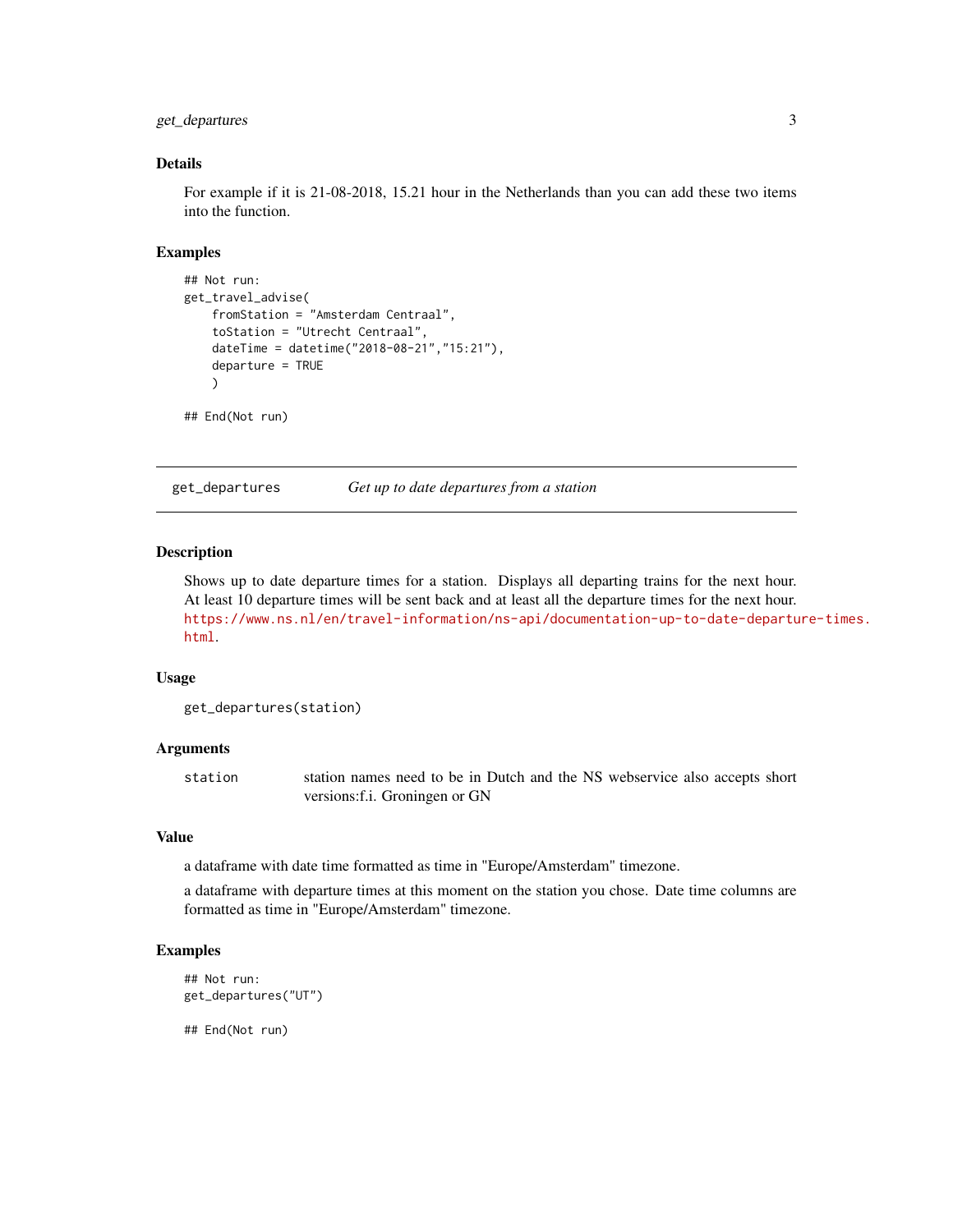```
get_disruptions_station
```
*Get disruptions and engineering work*

#### <span id="page-3-1"></span>Description

These 3 functions call out to find out about disruptions and engineering on the tracks for the current time, for the next 2 weeks or a specific station.

#### Usage

```
get_disruptions_station(station)
```
get\_current\_disruptions()

get\_scheduled\_engineering\_work()

#### Arguments

station optional, station names need to be in Dutch and the NS webservice also accepts short versions:f.i. Groningen or GN

#### Details

• current disruptions (=unscheduled disruptions + current engineering work)

These are all the disruptions of the railroad at this moment. So both unscheduled work and work and work that was scheduled and currently underway. Use get\_current\_disruptions()

• scheduled engineering work(=scheduled engineering work)

Get all the scheduled engineering work for the next 2 weeks with get\_scheduled\_engineering\_work(). This will exclude work that was unplanned.

• current disruptions for a specific station (=unscheduled disruptions + current engineering work)

Use get\_disruptions\_station() and give a station name as argument.

[https://www.ns.nl/en/travel-information/ns-api/documentation-disruptions-and-ma](https://www.ns.nl/en/travel-information/ns-api/documentation-disruptions-and-maintenance-work.html)intenance-work. [html](https://www.ns.nl/en/travel-information/ns-api/documentation-disruptions-and-maintenance-work.html)

#### Value

a dataframe with disruptions. Date time columns are formatted as time in "Europe/Amsterdam" timezone.

#### Functions

- get\_current\_disruptions: current disruptions
- get\_scheduled\_engineering\_work: scheduled disruptions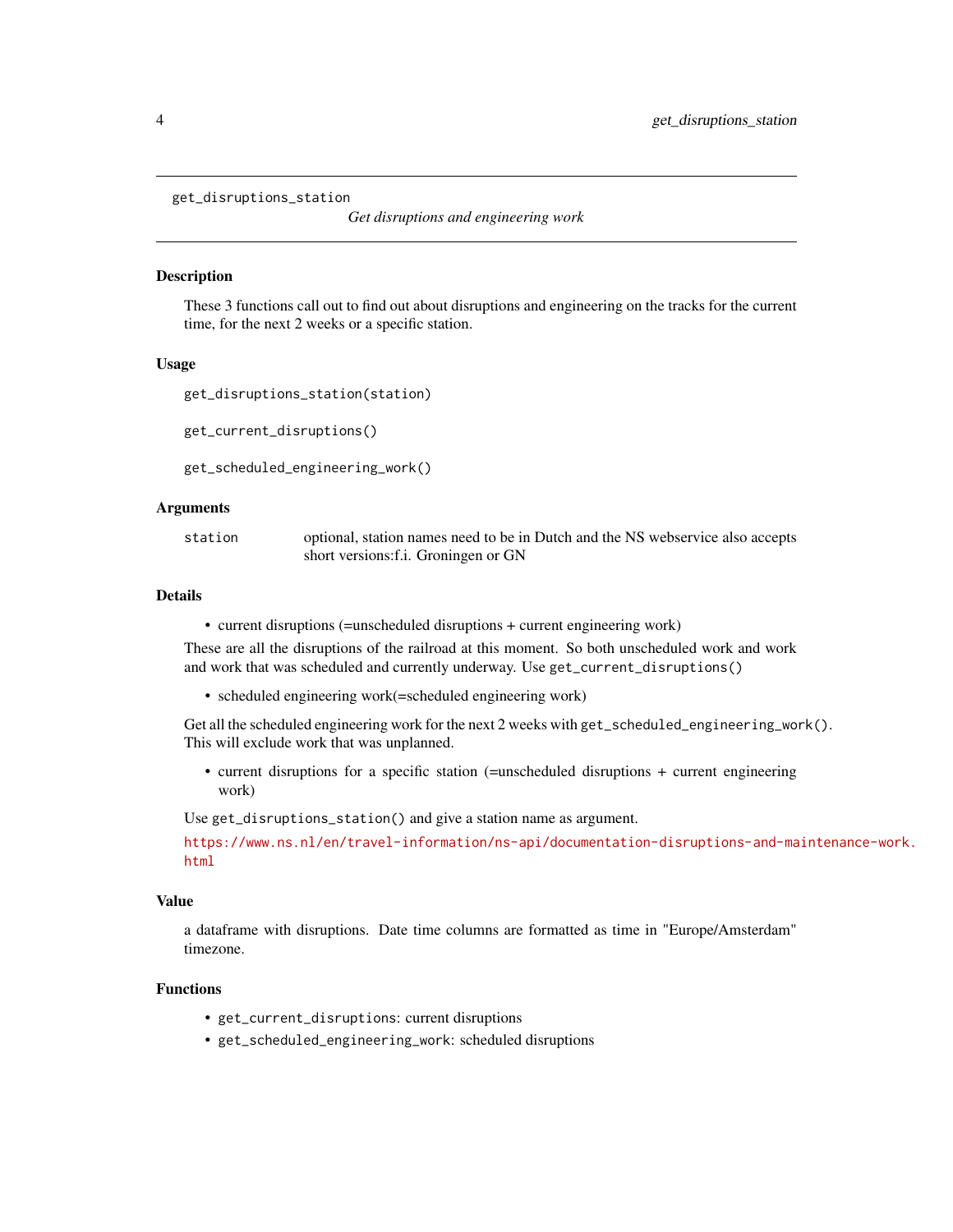<span id="page-4-2"></span><span id="page-4-0"></span>get\_stationlist *Get a complete list of all the stations*

#### Description

This function should not be called too often. The stations will probably not change a lot so it might be better to save it as a dataframe in your local environment for further use.

#### Usage

```
get_stationlist()
```
#### Details

The dataframe consists of all the Dutch stations, many German and Belgian stations and bigger stations in other countries in Europe. [https://www.ns.nl/en/travel-information/ns-api/](https://www.ns.nl/en/travel-information/ns-api/documentation-station-list.html) [documentation-station-list.html](https://www.ns.nl/en/travel-information/ns-api/documentation-station-list.html)

<span id="page-4-1"></span>get\_travel\_advise *Get travel advise from one station to another station*

#### Description

This is equivalent to the [NS reisplanner,](https://www.ns.nl/reisplanner#/) you give in a from and to station, the timestamp, if you want the time to be your departure or arrival time, and optionally if you have a NS year card (has effect on some travels).

#### Usage

```
get_travel_advise(fromStation, toStation, dateTime = NULL,
  departure = TRUE, yearCard = FALSE, hslAllowed = FALSE,
 previousAdvises = 4, nextAdvises = 4)
```
#### Arguments

| fromStation                   | the station to start from, for instance "Rotterdam Centraal"                                                                    |
|-------------------------------|---------------------------------------------------------------------------------------------------------------------------------|
| toStation                     | the station to end, for instance "Utrecht Centraal"                                                                             |
| dateTime                      | defaults to current time, but you can use a different one: f.i. 2012-02-21T15:50,<br>You can also use the datetime () function. |
| departure                     | is the date time the start or end time? do you want to depart on that date or arrive,<br>defaults to departure                  |
| yearCard                      | if you have a NS year card (jaarabonnement) some trips will be different                                                        |
| hslAllowed<br>previousAdvises | use of the high speed train                                                                                                     |
|                               | how many advices do you want before the time                                                                                    |
| nextAdvises                   | how many advises do you want after                                                                                              |
|                               |                                                                                                                                 |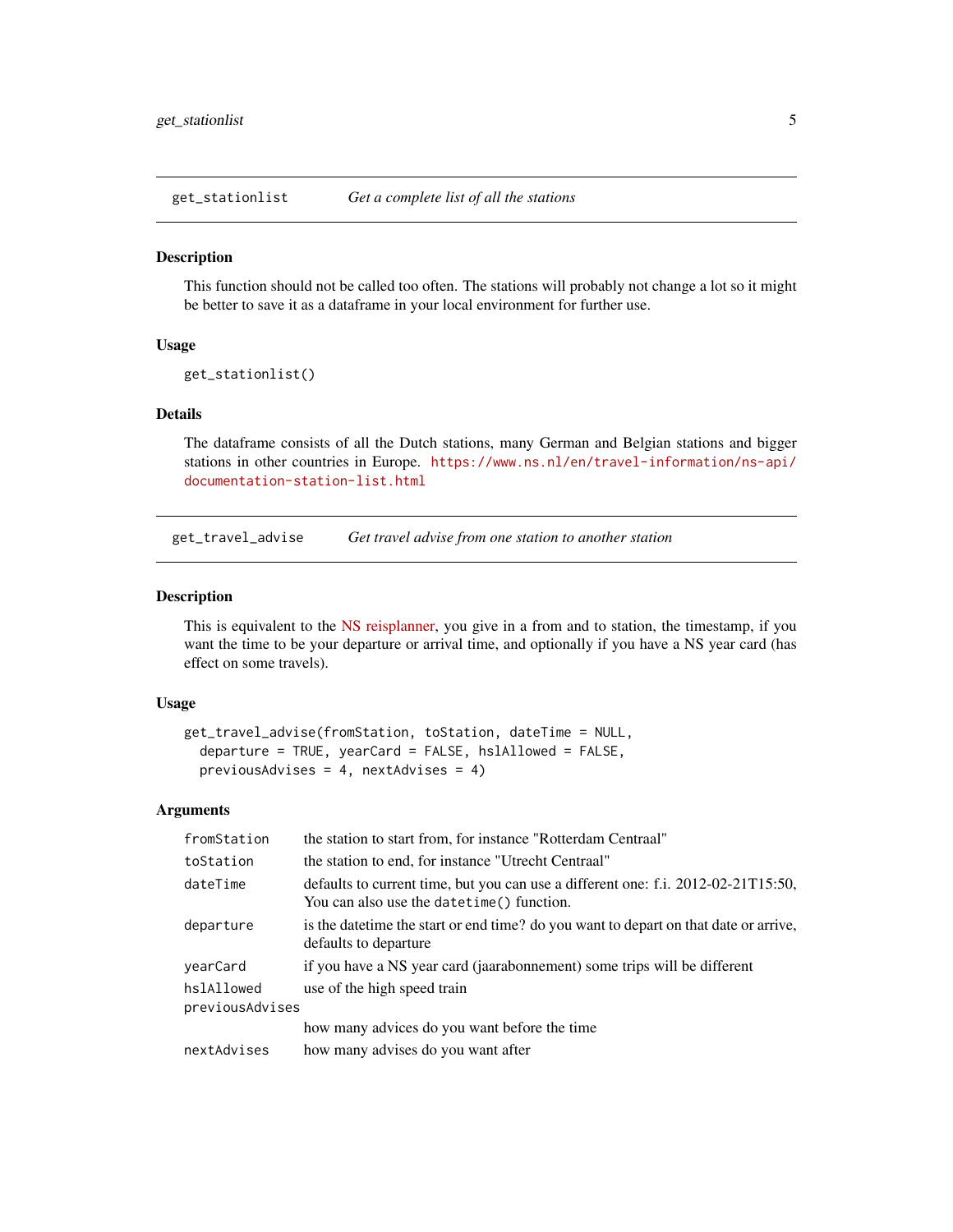#### <span id="page-5-0"></span>Details

You can also specify how many trips before and after the chosen time you want to collect (defaults to 4, maximum is 5 before, and 5 after).

Some things to consider: station names need to be in Dutch but the NS webservice also accepts shortened versions: "Utrecht Centraal" and "ut" is apparently the same. Station names can be found with the get\_stationlist() call.

Although the documentation [https://www.ns.nl/en/travel-information/ns-api/documenta](https://www.ns.nl/en/travel-information/ns-api/documentation-travel-recommendations.html)tion-travel-recommen [html](https://www.ns.nl/en/travel-information/ns-api/documentation-travel-recommendations.html) is in English, the returned values are all in Dutch. And I keep the results in Dutch.

#### Value

A dataframe with travel advises around your chosen date time. Date time columns are formatted as time in "Europe/Amsterdam" timezone.

#### Examples

```
## Not run:
get_travel_advise("Amsterdam Centraal",
"Utrecht Centraal",dateTime = "2018-08-01T15:21",departure = TRUE)
```
## End(Not run)

nsapi *NSapi package*

#### **Description**

Access the NS api and download current departure times, disruptions and engineering work, the station list, and travel recommendations from station to station. All results will be returned as a 'data.frame'. NS (Nederlandse Spoorwegen; Dutch Railways) is the largest train travel provider in the Netherlands. for more information about the API itself see [https://www.ns.nl/en/travel-in](https://www.ns.nl/en/travel-information/ns-api)formation/ [ns-api](https://www.ns.nl/en/travel-information/ns-api). To use the API, and this package, you will need to obtain a username and password. More information about authentication and the use of the functions are described in the vignette.

#### Details

Implemented functions:

- Get travel advise between two stations [get\\_travel\\_advise](#page-4-1).
- Get departures from a particular station [get\\_departures](#page-2-1).
- All the stations [get\\_stationlist](#page-4-2).
- Get all current disruptions [get\\_current\\_disruptions](#page-3-1).
- Get all scheduled engineering in next two weeks [get\\_scheduled\\_engineering\\_work](#page-3-1).
- Get all (un-)scheduled disruptions [get\\_disruptions\\_station](#page-3-2).
- Find out if you have configured the API keys correct [check\\_ns\\_api\\_keys](#page-1-1).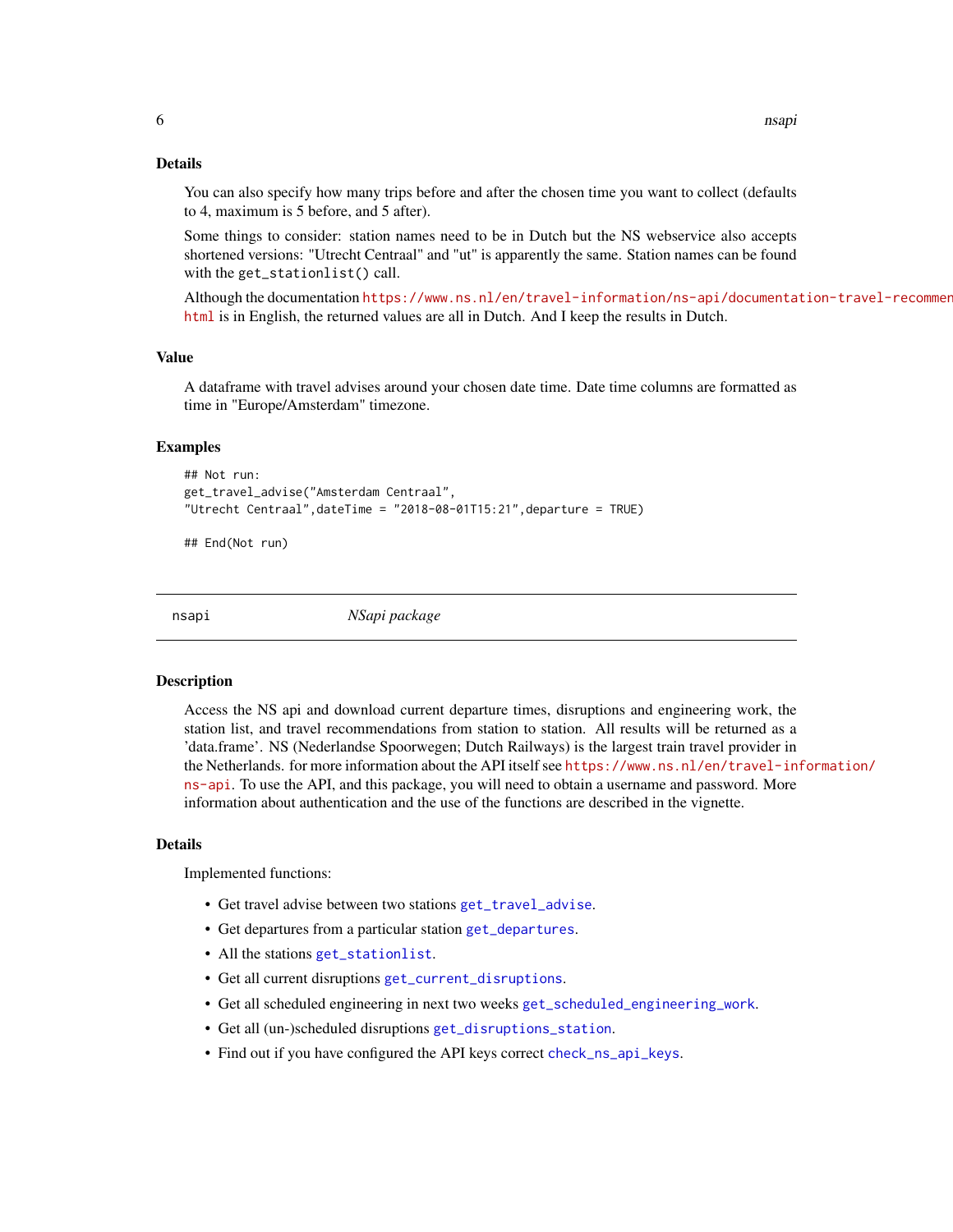#### <span id="page-6-0"></span>nsapi 70 metatra. Penulisan ke 1999 metatra 1999 metatra. Penulisan ke 1999 metatra 1999 metatra. Penulisan 19

• A small helper function to create datetimestamp [datetime](#page-1-2).

Image use: I have combined several images from the Noun project:

- hands on circle: Data by Gregor Cresnar from the Noun Project:
- train: railway by BomSymbols from the Noun Project
- laptop Laptop by abdul karim from the Noun Project